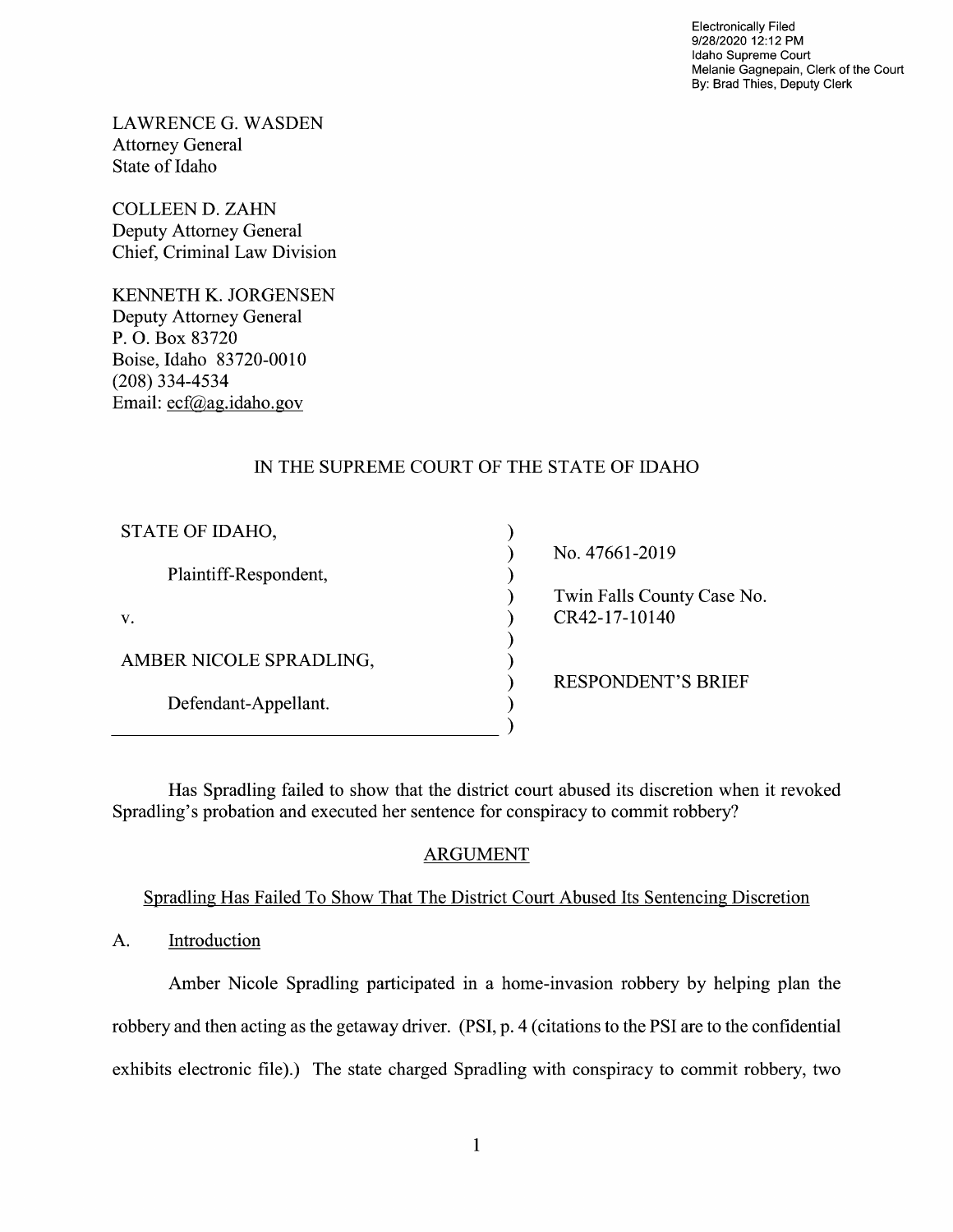counts of aiding and abetting robbery, aiding and abetting a burglary, and two counts of grand theft.  $(R., pp. 28-32.)$  Spradling pled guilty to the conspiracy count as part of a plea agreement. (R., pp. 34-45.) The district court imposed a sentence of ten years with five years determinate (to run concurrent with an out-of-state sentence) and retained jurisdiction. (R., pp. 53-57.) At the conclusion of the retained jurisdiction, the district court placed Spradling 0n probation. (R., pp. 64-65.)

Within a year of Spradling being placed on probation, the state filed a motion to revoke probation because Spradling had absconded from supervision. (R., pp. 72-76.) Spradling admitted Violating her probation. (R., p. 91.) The district court revoked Spradling's probation. (R., pp. 99- 100.) Spradling filed a timely appeal.  $(R., pp. 109-12.)$ 

Spradling argues on appeal that the district court abused its discretion because she absconded "out of longing and desperation, overwhelmed by her circumstance and the desire to be with her infant son," and other than absconding her probation was going great. (Appellant's brief, pp. 4-7 (citing  $11/19/19$  Tr., p. 9, Ls. 8-14).) Spradling's argument merely mirrors the one she made to the district court, Which the district court rejected. Spradling has shown no abuse of discretion.

### B. Standard Of Review

"A district court's decision to revoke probation Will not be overturned 0n appeal absent showing that the court abused its discretion." State v. Sanchez, 149 Idaho 102, 105, 233 P.3d 33, 36 (2009). In evaluating whether a lower court abused its discretion, the appellate court conducts a four-part inquiry, which asks "whether the court: (1) correctly perceived the issue as one of discretion; (2) acted within the outer boundaries of its discretion; (3) acted consistently with the legal standards applicable to the specific choices available to it; and (4) reached its decision by the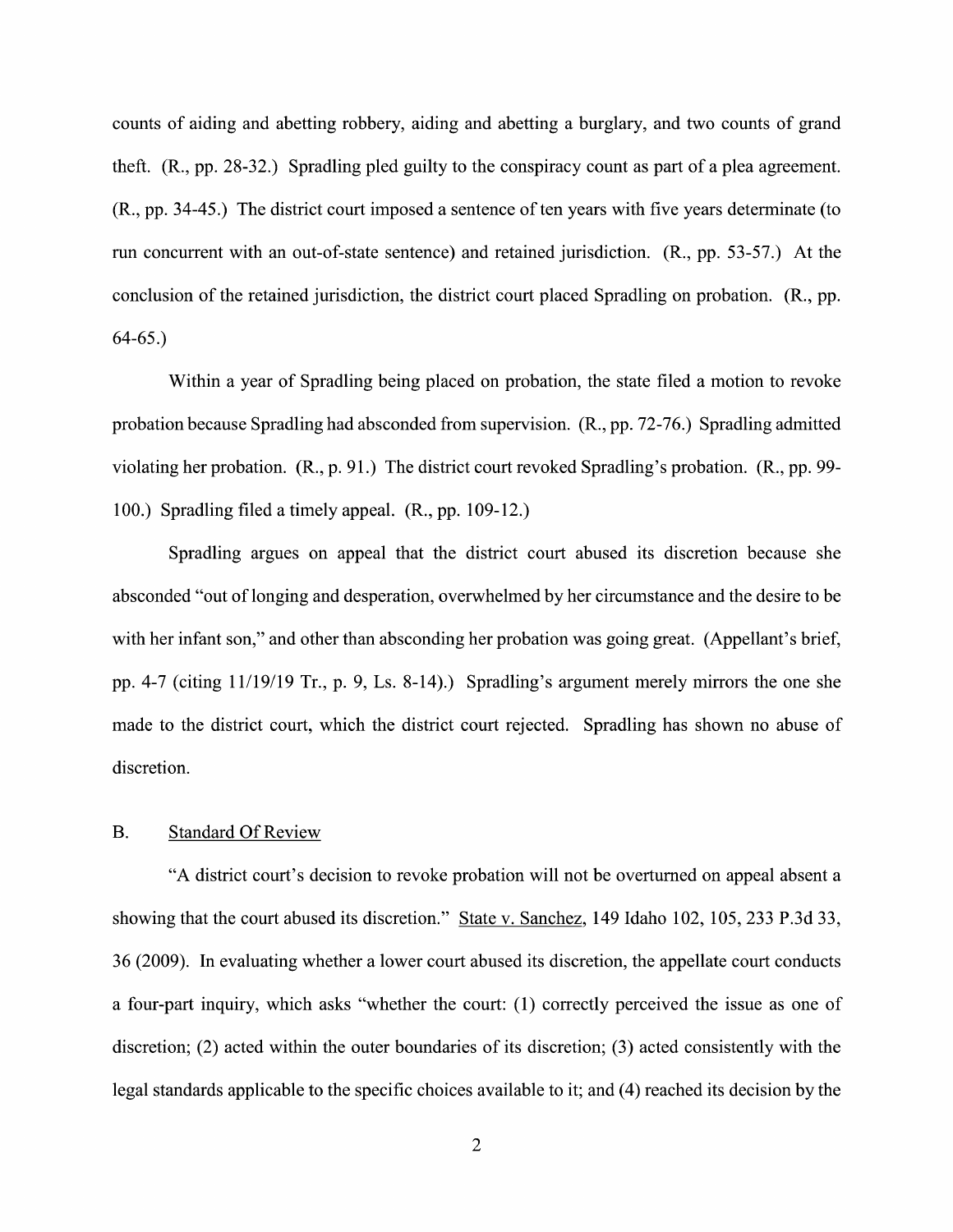exercise of reason." State V. Herrera, 164 Idaho 261, 272, 429 P.3d 149, 160 (2018) (citing Lunneborg V. MV Fun Life, <sup>163</sup> Idaho 856, 863, <sup>421</sup> P.3d 187, <sup>194</sup> (2018)).

#### C. Spradling Has Shown N0 Abuse Of The District Court's Discretion

In determining whether to revoke probation "the trial court must examine whether the probation is achieving the goal of rehabilitation and whether continuation 0f the probation is consistent with the protection of society." State v. Chavez, 134 Idaho 308, 312, 1 P.3d 809, 813 (Ct. App. 2000). "A court is not required to explicitly make a finding regarding its discretion if the record clearly shows that the court correctly perceived the issue." State v. Le Veque, 164 Idaho 110, 114, 426 P.3d 461, 465 (2018).

Spradling conspired to commit robbery by helping plan a home-invasion robbery at gunpoint, and then participated as the getaway driver. (PSI, p. 4.) She and her co-conspirators fled to Wyoming after the robbery. (PSI, pp. 4, 16.) She has a previous felony drug-related conviction out 0f Oklahoma, was 0n probation for that offense When she committed the instant offense, and had an arrest warrant out for Violating her probation (failure to pay) in Oklahoma. (PSI, pp. 6, 16, 44-48.)

At the time 0f sentencing she was "six months pregnant With her first child" but did not know who the father was. (PSI, p. 9.) Her father and step-mother, who lived in Abilene, Texas, were available to care for the child. (PSI, pp. 8, 15, 38, 63.) After the retained jurisdiction, Spradling's probation plan was "to live in Texas with her father and stepmother," Which appeared to the Idaho Department of Correction to "be a strong plan that will provide her with healthy support for her and her new baby." (PSI, p. 65.)

Accordingly, after being granted probation by the district court, Spradling's probation was transferred to Texas. (R., p. 74.) She started missing appointments with her probation officer in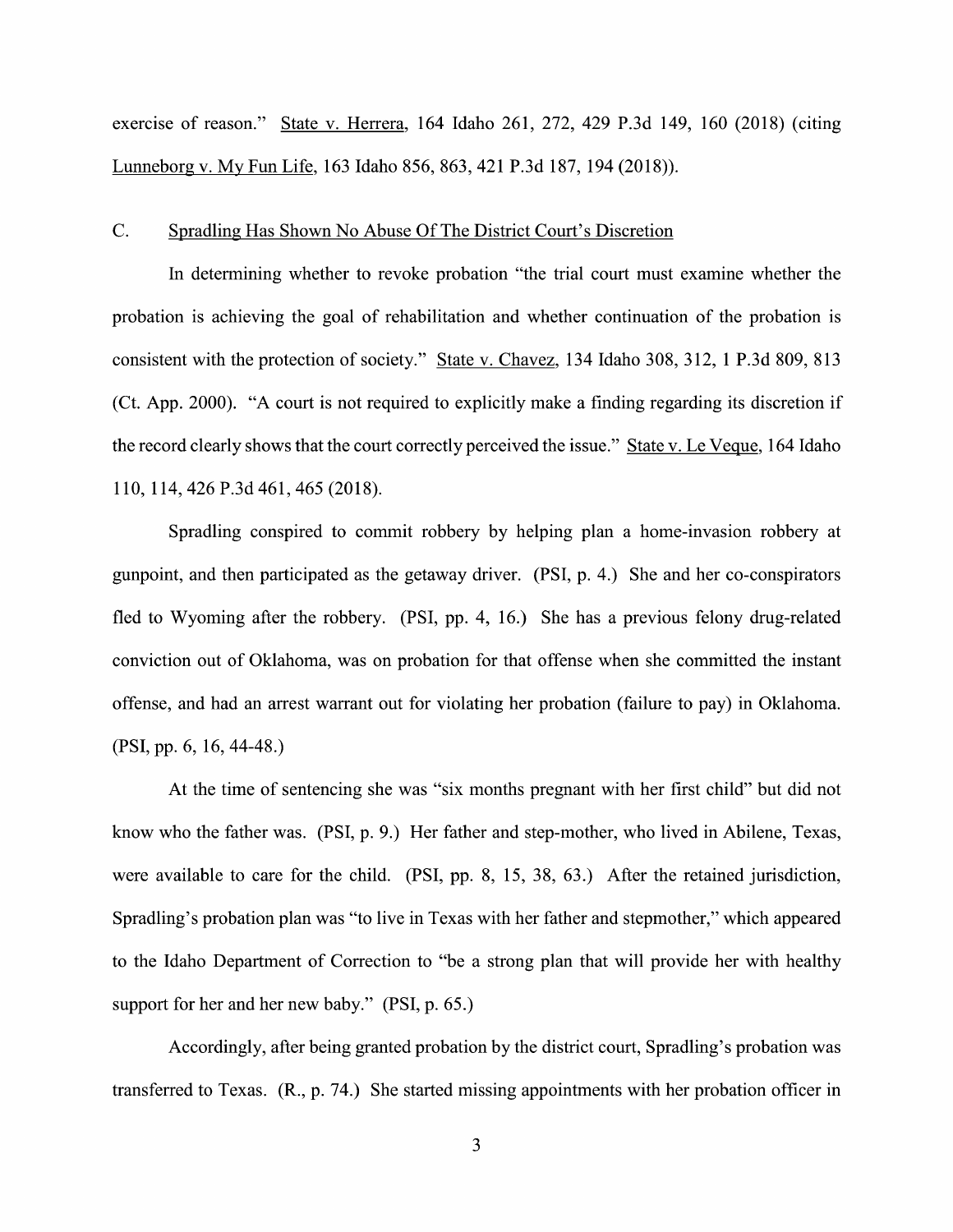June of 2019. (R., p. 75.) On July 22, 2019, the probation officer learned Spradling had been arrested on an outstanding warrant while she was in Oklahoma without permission. (R., p. 75.)

In deciding to revoke probation, the district court considered the "pretty heinous" nature of "intentionally conspiring to hold someone at gunpoint and take something." (Tr., p. 10, Ls. 6-9.<sup>1</sup>) The district court noted that Spradling was the only member of the conspiracy that did not merely serve her sentence. (Tr., p. 10, Ls. 14-20.) The district court then exercised its discretion and imposed the sentence "based upon the information [it had] before [it]." (Tr., p. 10, L. 21 – p. 12, L. 4.) The facts in the record support the district court's exercise of discretion.

On appeal Spradling argues the district court abused its discretion because revoking her probation was "unreasonable" because she had good motive (her son) for going t0 Oklahoma, had an "exceptional rider performance," and on probation had "maintained employment, obtained housing, stayed clean, met With her probation officer, and paid her court-ordered financial obligations." (Appellant's brief, pp. 4-7.) Spradling's appellate argument relies 0n her counsel's representations and argument made at the probation violation disposition hearing. (Appellant's brief, pp. 4-7 (citing Tr., p. 7, L.  $10 - p$ . 9, L. 14).) Even accepting as true Spradling's representations that she did well 0n her rider and for the first few months 0f her probation, such representations d0 not show that the district court abused its discretion by revoking probation because Spradling absconded from probation. Even if Spradling was doing well and fulfilling her potential in the months when she was complying with her probation, she stopped doing well and fillfilling her potential once she completely abandoned her probation.

Moreover, her representations should not be taken at face value. Spradling's counsel represented that Spradling absconded probation and went to Oklahoma in order to remove her

 $<sup>1</sup>$  All citations are to the 11/19/19 disposition hearing transcript.</sup>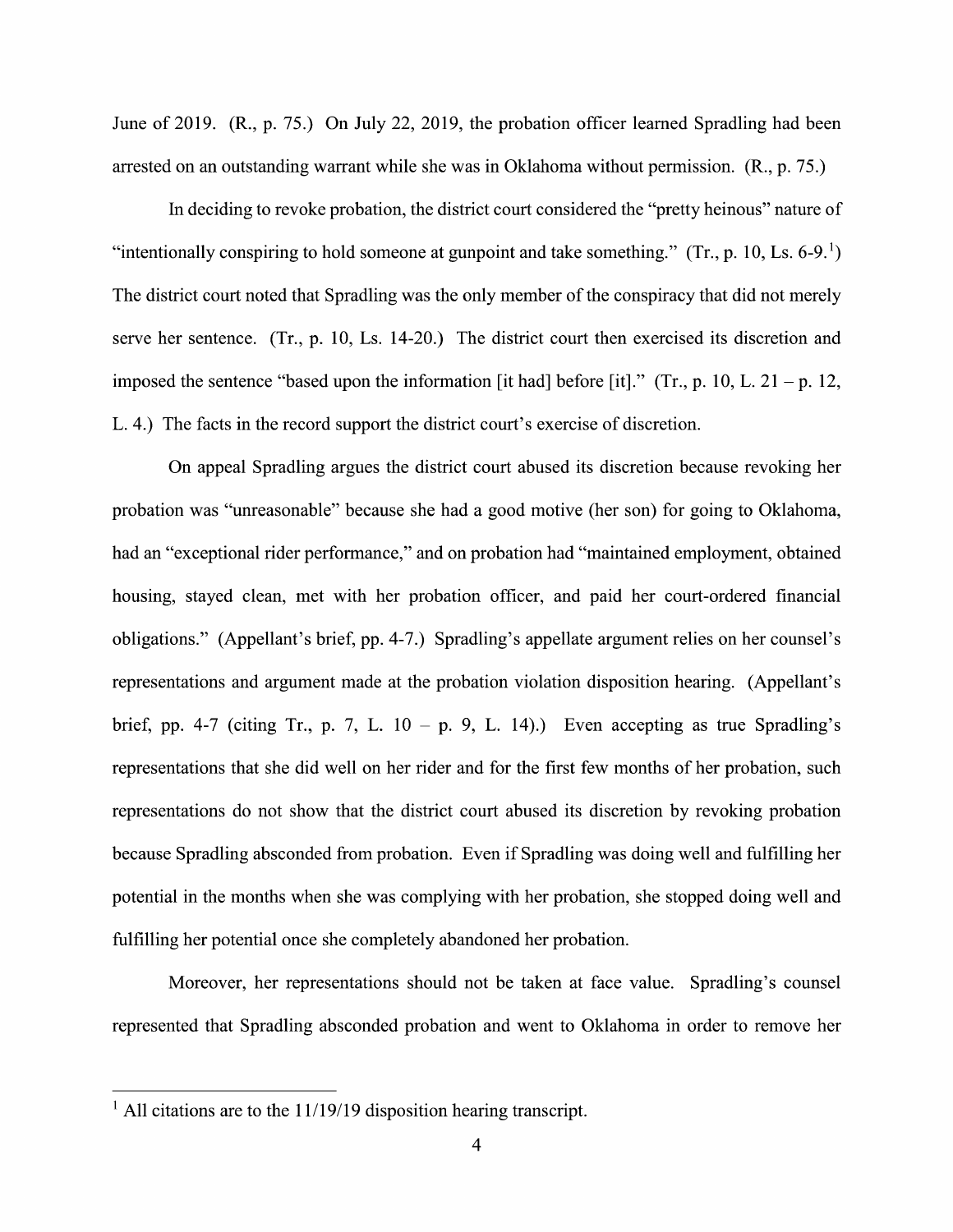child from a bad situation because her roommate started using drugs. (Tr., p. 7, L.  $10 - p$ . 8, L. 22.) As the district court found, however, Spradling had options other than absconding to Oklahoma to deal with that situation. (Tr., p. 9, L.  $25 - p$ . 10, L. 4; p. 11, Ls. 4-9.) Indeed, the record is replete with evidence that Spradling had resources in Texas, including her probation officer and her father and step-mother, who were available to help her care for the child. (See PSI, pp. 38, 65.)

Spradling also contends the district court erred by considering the seriousness of her crime. (Appellant's brief, p. 6.) She cites n0 authority for this claim. (Appellant's brief, p. 6.) The Court "will not address the merits of [an] argument" unsupported by authority. State v. Salinas, 134 Idaho 362, 366, 2 P.3d 747, 751 (Ct. App. 2000). If the Court does address this argument it is meritless. "In determining whether to revoke probation, a court must examine whether the probation is achieving the goal of rehabilitation and is consistent with the protection 0f society." State V. Morgan, 153 Idaho 618, 622, 288 P.3d 835, 839 (Ct. App. 2012). Certainly society needs more protection from probationers Who conspire to commit home invasion robberies than from probationers who commit less heinous crimes.

Spradling's argument that she was complying with probation, other than abandoning it completely, does not show an abuse of discretion. The district court properly rejected Spradling's claims 0f mitigation factors and considered the heinous nature of Spradling's crime When it revoked probation. Spradling has failed to show any abuse of discretion.